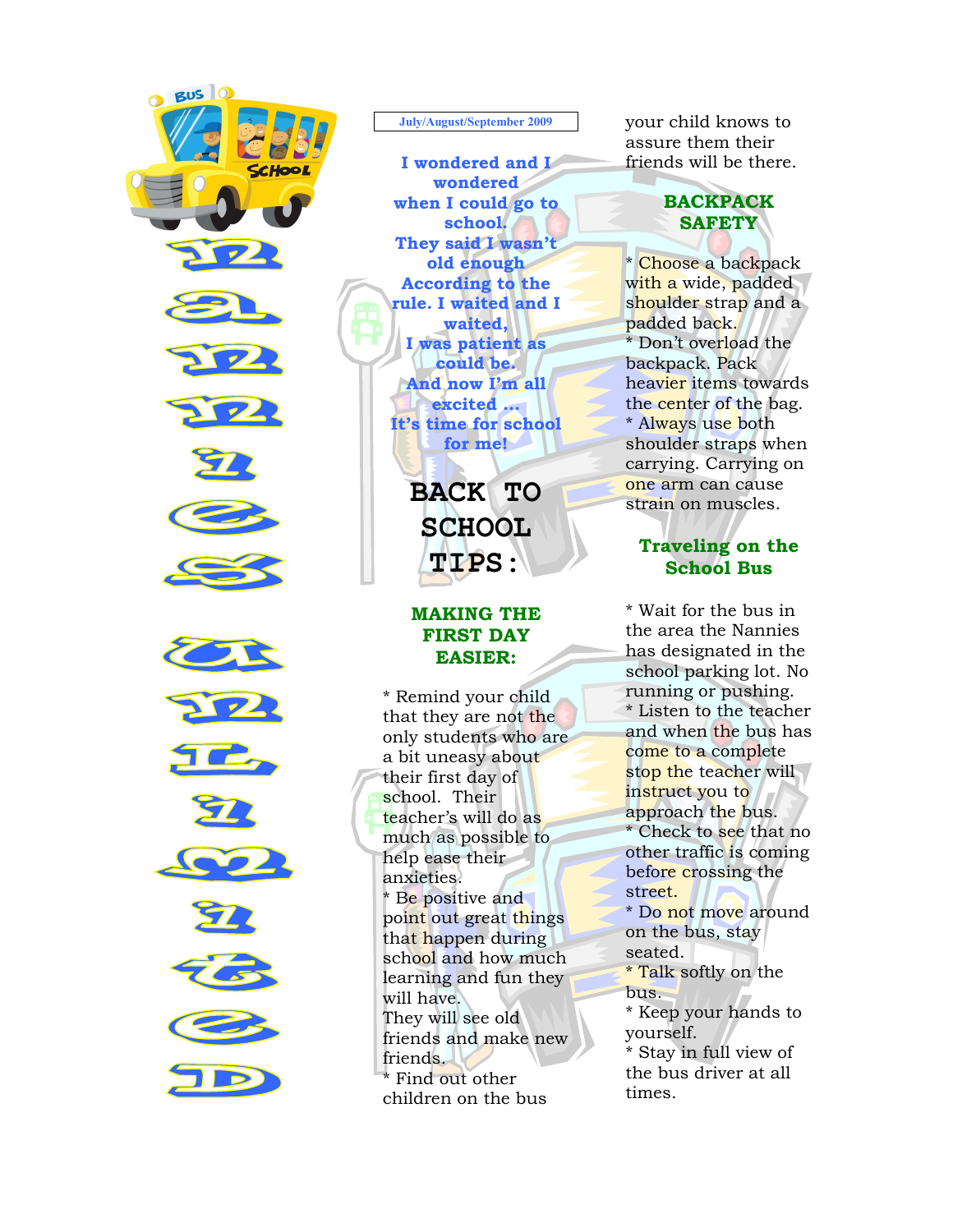

BULLYING:

Bullying is when one child picks on another child repeatedly. Bullying can be physical, verbal, or social. It can happen on the playground, on the school bus, in the neighborhood, or over the Internet.

### Here is some ways you can help your child when they are being bullied:

Help your child learn how to respond by looking the bully in the eye, stand tall and stay calm in a difficult situation, and walk away.

Teach your child how to say in a firm voice

- "I don't like what you are doing."
- "Please do NOT talk to me like that."
- "Why would you say that?"

Teach your child when and how to ask for help.

Encourage your child to make friends with other children.



Support activities that interest your child.

Alert school officials to the problems and work with them on solutions.

Make sure an adult who knows about the bullying can watch out for your child's safety and well-being when your not there.



Here is some ways you can help your child when they are the bully:

Be sure your child knows that bullying is never OK.

Set firm and consistent limits on your child's aggressive behavior.

Be a positive role model. Show children they can get what they want without teasing, threatening or hurting others.

Use effective, nonphysical discipline, such as loss of privileges.

Develop practical solutions with the school principal, teachers, counselors, and parents of other children your child bullies. 2008 American Academy of Pediatrics



DEVLOPING GOOD HOMEWORK AND STUDY HABITS

Create and environment that is conducive to doing homework. Try to find a permanent work space that offers privacy.

Set aside enough time for homework every day.

Establish a household rule that the TV set stays off during homework time.

Be available to answer questions and offer assistance, but never do a child's homework for them.

Take steps to help alleviate eye fatigue, neck and brain fatigue while studying. Take breaks periodically.

If your child is struggling with a particular subject, and you are not able to help them yourself, a tutor can be a great idea. Talk to their teacher at school to see what is available.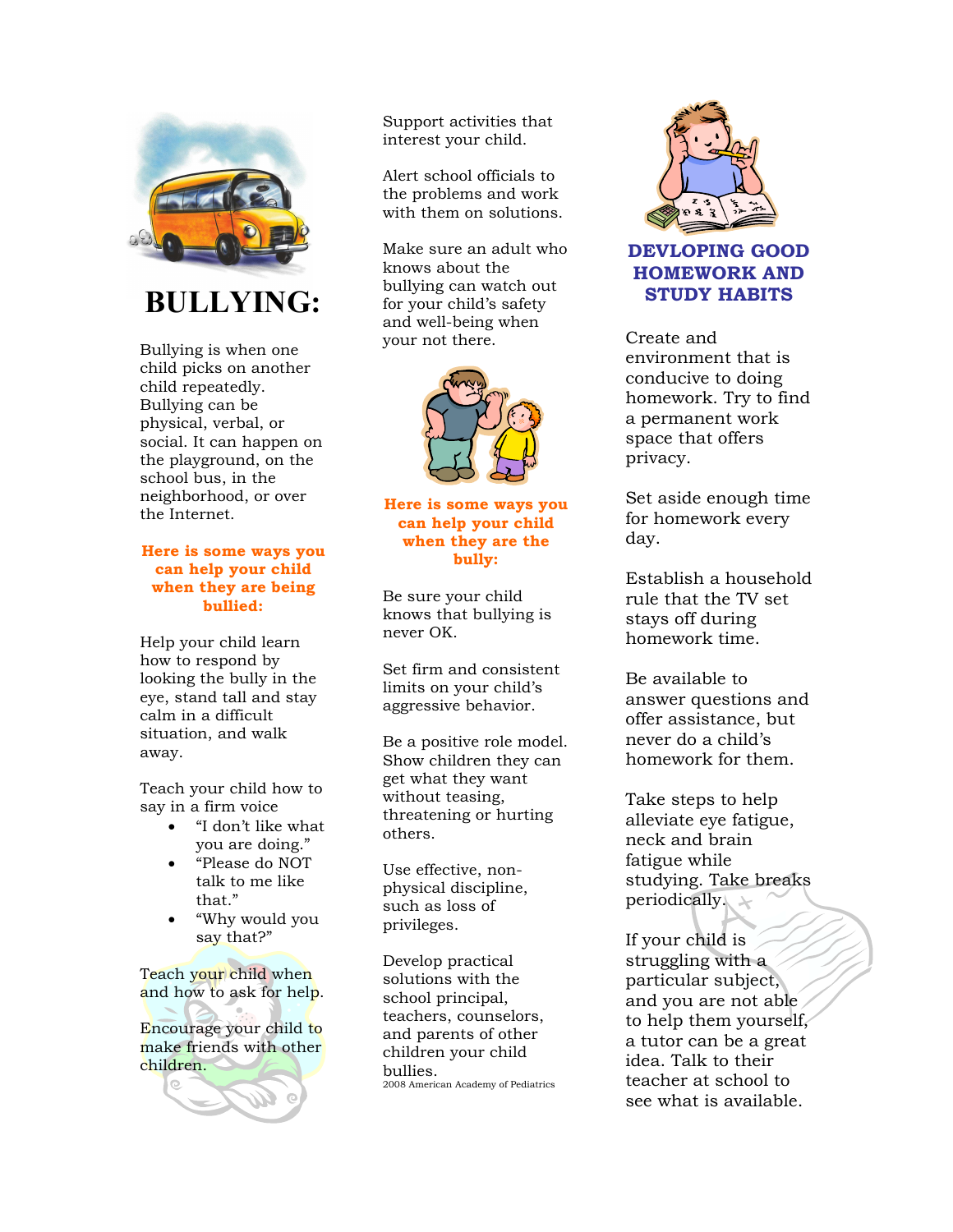

The quality of our preschool program is paramount here at The Nannies. Professional oversight is provided to each child/class and maintained daily. We ensure each class has a well integrated program with a language playground to promote proficiency in the children's language skills. We also facilitate the development of the child's concentration abilities to help acquire a self-image as that of an independent person.

We ensure that the child gains the primary concepts of set, mapping, number, and order through constant manipulation of the material. We encourage and develop a gradual progression of skills by the perception of differences, perception and similarities, and the ability to use complex matching skills. The Nannies encourage the use of large motor skill, the ability to listen and to follow instructions, developing patience and enjoy group participation and gracefully accept defeat.

Vickie and I assume the overall function of the Center, supervising staff, designing curriculum and assist in administering the programs. We ensure services are provided for the children within the center's statement of purposes and objectives. We also ensure your child's safety and protection. We believe the purpose of the nannies preschool is to be creative, courageous innovators in the delivery and promotion of quality educational services in the moral, intellectual and physical development of children; providing activities that will render care, supervision and guidance and thereby benefit the child, the parent and the community.

Preschool begins Tuesday September 1, 2009 and continues until the last week of May 2008.

It is our belief that each child special snowflake or fingerprint. You'll always find each one different and one of a kind



One of our goals here at the Nannies is to help parents decrease stress levels thereby allowing them an increase in quality time spent with their children. One of the ways we try to decrease stress and ensure that each student has the appropriate materials necessary to be organized and ready to learn, The Nannies will purchase all preschool supplies necessary for student in the Firefly and Ladybug rooms. The cost of this supply packet is \$20.00/preschool child. Please make your payment PRIOR to Friday August 21, 2009. You may include this payment with your weekly tuition.



Annual registration fees will be due the first week in August 2009. Please include \$35.00/child with your child's weekly tuition. Those parents who have enrolled their child within the past 6 months (February 2009) are exempt from this annual registration fee.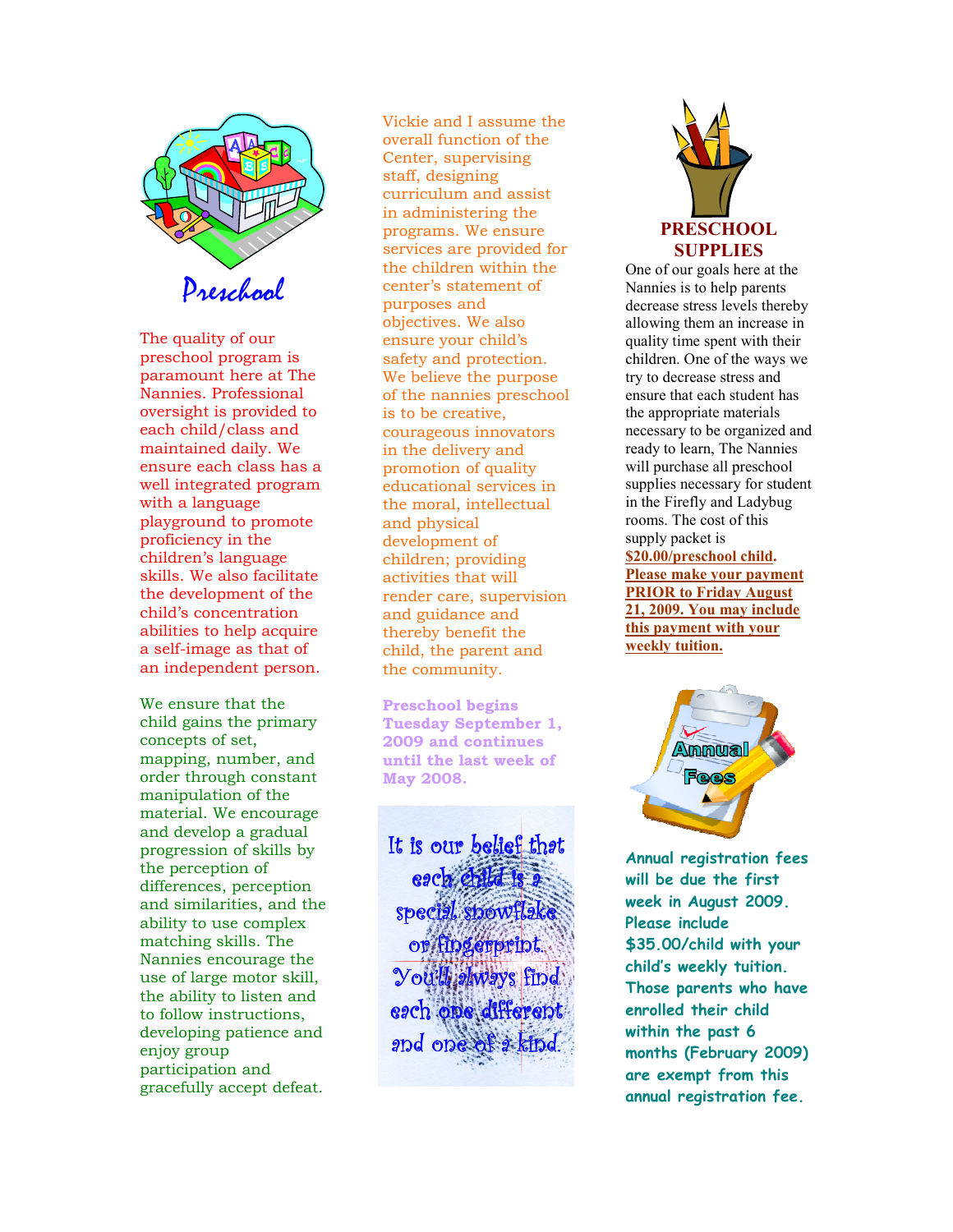

Kindergarteners for 2009-2010 School year.

The children appear to be really enjoying their summer session; however, everything comes to end at some point. With only a few weeks until school begins we would like to touch base with you again in regards to your plans for your child this school year. Each year we have numerous calls from **parents inquiring about our** school program. Since we try to cater to our current parents, we need to know how many children will continue attending the Center this fall. This information will help us route vans and know if we can accommodate children who do not attend at this time. We have some "new" schoolers (kindergartners) so we need to review things that are specific to children in school. If your child rides the bus: the first week or so of school, we assign an older child to your kindergartner to assure they get on and off of the bus at the right place. This seems to work really well. If your child attends Four Mile Elementary the bus picks the children up at approx. 8:30 am at the entrance of the Center's parking lot. If your child attends Delaware,

Willowbrook, or Clay Elementary the bus picks the children up at approx. 7:55 am

If your child attends St. Josephs the bus picks the children up at approx. 7:30 am. Our staff attends to the children while they wait for the bus.

Every Wednesday the children of Four Mile get out of school at 1:55 pm and return to the entrance of our parking lot at approx. 2:00 pm. Willowbrook, Centennial, Clay and Delaware schools return to the Center at approx 2:15 pm. Again, our staff waits for them as they disembark from the bus and into the building. On Monday, Tuesday, Thursday, and Friday children will return from school at approximately 4:00 pm

If your child attends Pleasant Hill, our staff will take your child(ren) to and from school in one of our vans. All vans have appropriate restraint systems in place. We will immediately notify you if your child is not available to be picked up by our van or is not delivered by the bus after school. Please continue to use the Schooler's (Hornets) communication sheet located under the bulletin board in the main lobby for any communication you need to convey to

your child's before or after school teacher. This communication sheet is reserved for school aged children only. Our teacher's will initial the sheet after they read it to let you know they read it.

The rate for the before and after school program is \$75.00/wk/child. This rate includes an after school snack, transportation to and from school and a "spot" at the **Center for** various reasons, such as no school day or days when the children get out of school early. If the children do not have school on a **particular** day there is an additional \$30.00 drop in charge. We post "sign up sheets" for scheduled "no school days" on the Hornet's **Bulletin Board to assist us** with staffing and food prep. If you sign your school age child up you must prepay for the day. If there is more than one day of "no school", your rate never exceeds the weekly rate of \$110.oo/wk. The rate for before and after school is \$55.00/wk/child. If you request your child to come during breaks only, you will need to call well before each break to check if there is an opening available. To ensure your child's fall reservation, you will need to complete and return the registration form prior to July 24, 2009. (Those have been provided to you in your child's cubby.)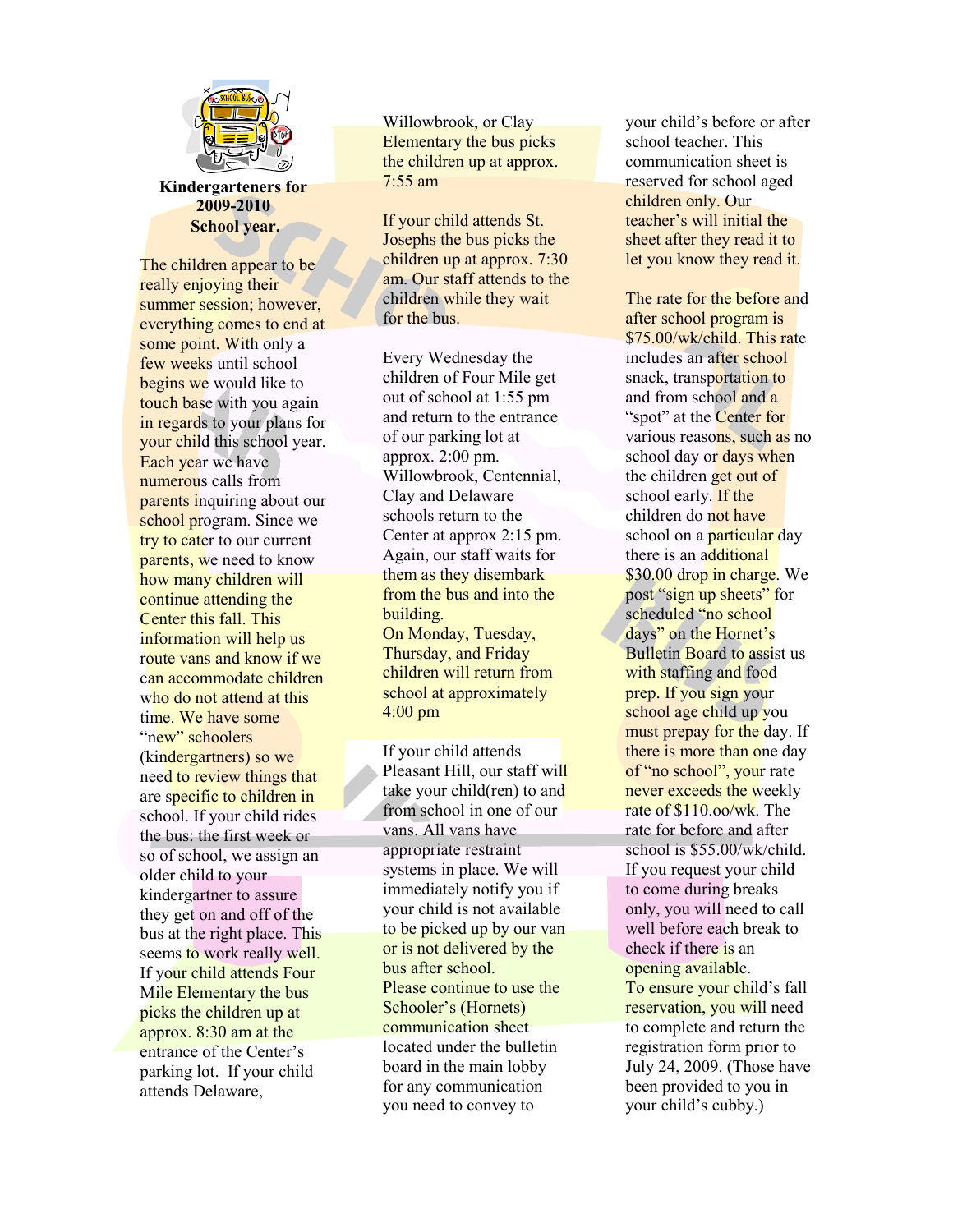

Children who are in elementary school do not need to notify the office of their child's birthdates. Tuition does not usually change after they are enrolled in elementary school.



Policy and Procedure Reminders!

 $\sim$  Children must be signed in and out by their parents and escorted to their assigned room when arriving and leaving the Center. Please do not allow your child to write on the communication sheets or the sign in record.

 $\sim$  Children who will not be attending the Center for any reason on a given day please notify the office prior to 8:00 am. This allows us to adjust our staffing and meals accordingly.

 $\sim$  **Diapers** are due the first Monday of every month along with a container of baby wipes.

 $\sim$  Weekly tuitions continue to be due on Monday for the week your child is attending. There is a late fee assessed after Monday at 5:30 pm. Please include a \$10.00 late fee on Tuesday if you did

not remit payment on Monday.

 $\sim$  If your child will be attending elementary school during the 2009- 2010 school year. Remember to use their new sign in sheet located on the cubby next to the coffee area in the front foyer. Also, the communication record is located just adjacent to this.

 $\sim$  We encourage our families to make any type of appointments for your children either early in the morning prior to coming to the Center or late in the afternoon because once your child leaves the Center for the day for any reason they are considered gone and will not return

If you have recently had a change in your work or home telephone numbers/ address, job, or cell phone numbers please notify the office in writing of those changes so we can maintain current information in our files.

~ Please remove all unnecessary items from your child's cubby daily, they get really filled up!